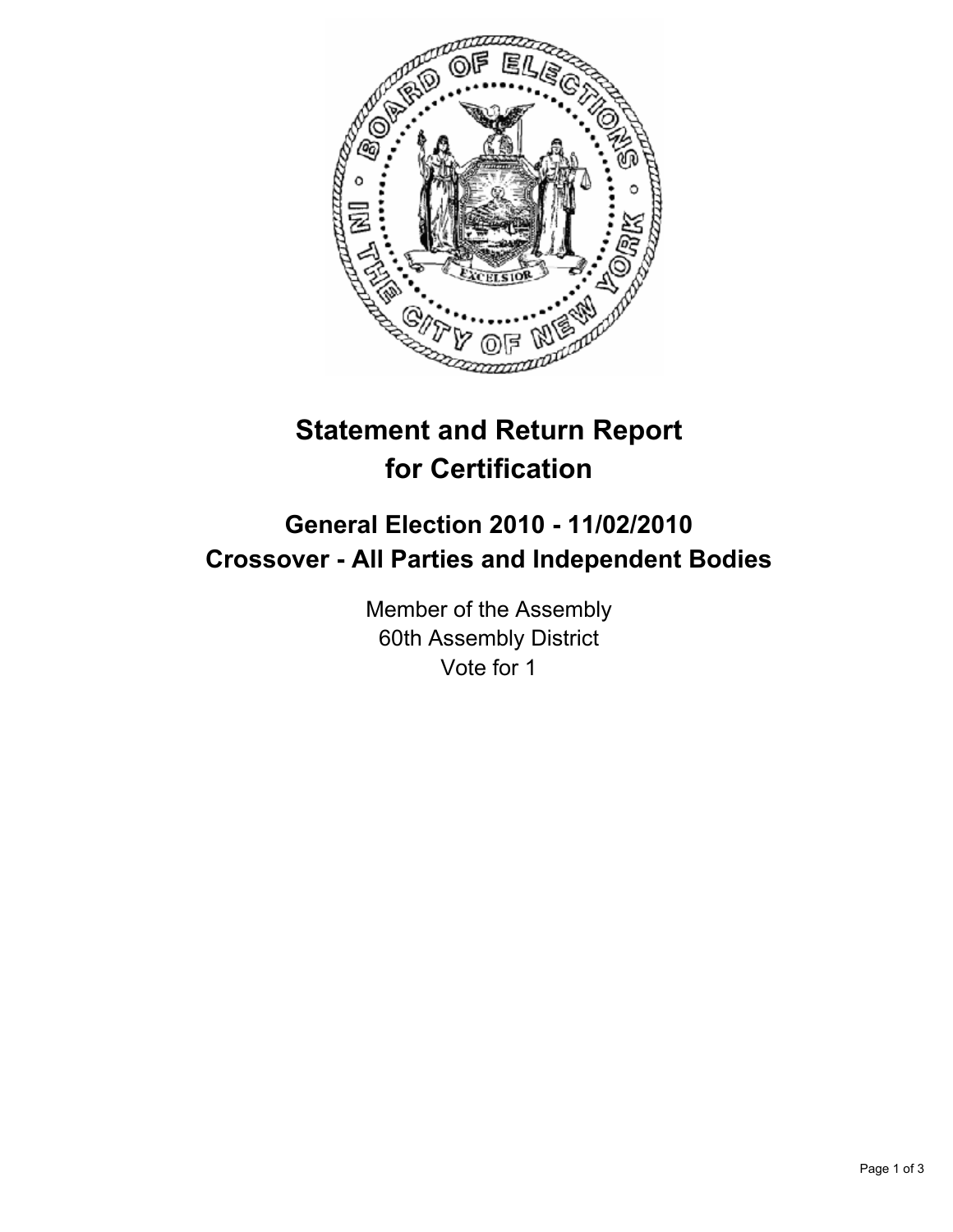

### **Kings County**

| <b>PUBLIC COUNTER</b>                    | 8,866 |
|------------------------------------------|-------|
| <b>EMERGENCY</b>                         | 0     |
| ABSENTEE/MILITARY                        | 189   |
| <b>AFFIDAVIT</b>                         | 140   |
| <b>Total Ballots</b>                     | 9,239 |
| D JANELE HYER-SPENCER (DEMOCRATIC)       | 4,053 |
| NICOLE MALLIOTAKIS (REPUBLICAN)          | 3,233 |
| D JANELE HYER-SPENCER (INDEPENDENCE)     | 269   |
| NICOLE MALLIOTAKIS (CONSERVATIVE)        | 642   |
| D JANELE HYER-SPENCER (WORKING FAMILIES) | 376   |
| NICOLE MALLIOTAKIS (TAXPAYERS)           | 52    |
| MARIETTA A CANNING (RIGHT TO LIFE)       | 46    |
| MICHAEL EMPEROR (WRITE-IN)               | 1     |
| PAUL BULLOCK (WRITE-IN)                  | 1     |
| PETER ABATE (WRITE-IN)                   | 1     |
| <b>Total Votes</b>                       | 8,674 |
| Unrecorded                               | 565   |

### **Richmond County**

| <b>PUBLIC COUNTER</b>                    | 16,620         |
|------------------------------------------|----------------|
| <b>EMERGENCY</b>                         | 0              |
| ABSENTEE/MILITARY                        | 647            |
| <b>AFFIDAVIT</b>                         | 161            |
| <b>Total Ballots</b>                     | 17,466         |
| D JANELE HYER-SPENCER (DEMOCRATIC)       | 5,735          |
| NICOLE MALLIOTAKIS (REPUBLICAN)          | 8,509          |
| D JANELE HYER-SPENCER (INDEPENDENCE)     | 584            |
| NICOLE MALLIOTAKIS (CONSERVATIVE)        | 1,397          |
| D JANELE HYER-SPENCER (WORKING FAMILIES) | 418            |
| NICOLE MALLIOTAKIS (TAXPAYERS)           | 111            |
| MARIETTA A CANNING (RIGHT TO LIFE)       | 151            |
| ANTHONY LIBRERA (WRITE-IN)               | $\overline{2}$ |
| BETTY STRYKER (WRITE-IN)                 | 1              |
| DANNY PANZELLA (WRITE-IN)                | 1              |
| ELIZABETH CAMMARATA (WRITE-IN)           | 1              |
| FRANK MASCIA (WRITE-IN)                  | 1              |
| JOHN EDWARDS (WRITE-IN)                  | 1              |
| JOSEPH HUFF (WRITE-IN)                   | 1              |
| NO NAME (WRITE-IN)                       | $\overline{2}$ |
| RICHARD FASANO (WRITE-IN)                | 1              |
| RON PAUL (WRITE-IN)                      | 1              |
| <b>Total Votes</b>                       | 16,917         |
| Unrecorded                               | 549            |